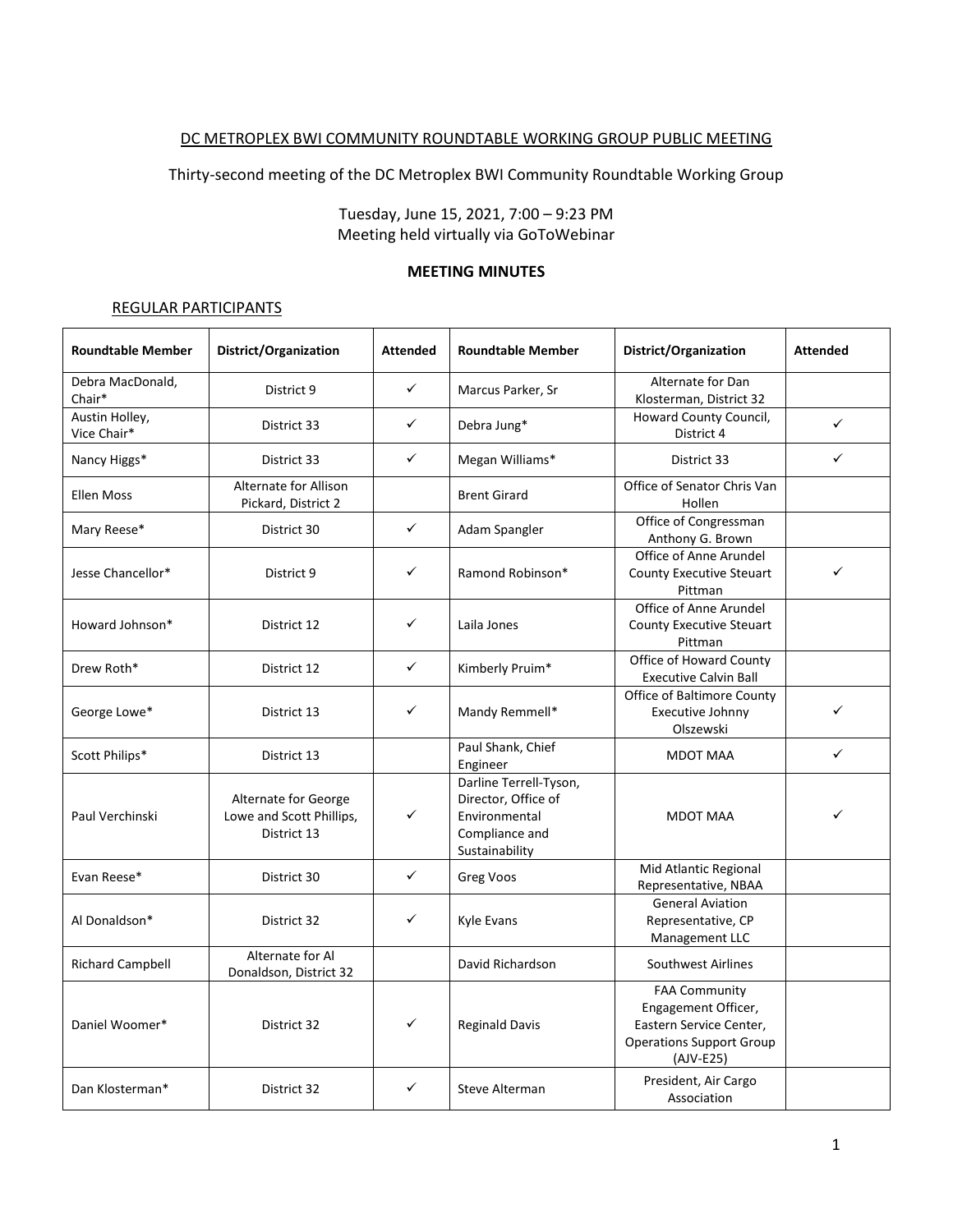| <b>Roundtable Member</b> | District/Organization | <b>Attended</b> | <b>Roundtable Member</b> | District/Organization | <b>Attended</b> |
|--------------------------|-----------------------|-----------------|--------------------------|-----------------------|-----------------|
|                          |                       |                 |                          |                       |                 |

\*Voting members

#### ADDITIONAL PARTICIPANTS

Maryland Department of Transportation (MDOT) Maryland Aviation Administration (MAA) Bruce Rineer, Manager Noise Section Karen Harrell, Noise Section Kevin Clarke, Director of Planning and Environmental Services

Contractor Support Sarah Yenson, HMMH Rhea Hanrahan, HMMH Royce Bassarab, HNTB Malcolm Mossman, Assedo Tim Cooke, Assedo Alverna "A.J." Durham, Jr., Straughan Environmental, Inc.

#### MEETING MATERIALS

Participants received the following materials in advance:

- April Meeting Minutes (4/13/2021 and 4/27/2021):
	- o V2\_ DRAFT\_20210413\_Roundtable\_Minutes
	- o V3\_DRAFT\_20210427\_MEETING MINUTES

Presentations at the meeting:

Review of Noise Analysis of Proposed Flight Procedure Changes at BWI Marshall, Roundtable Tech Committee Noise Analysis BWI Marshall Notional Designs Analysis v4 20210 614

### **1. WELCOME AND INTRODUCTIONS**

#### *Introduction and Roll Call of Attendees*

Mr. Bruce Rineer began the meeting at 7:00 pm by welcoming everyone in attendance. Mr. Rineer then went over the Virtual Public Workshop slide. He let everyone know that the meeting would be recorded, and it would operate as closely to an in-person meeting as possible. He asked Roundtable Members to self-mute and remain muted unless speaking, asking attendees to use the question/chat box or the "raised hand" feature to ask questions. Participants should notify organizers if experiencing technical issues by using the question box and/or logging off and logging back in. Finally, Mr. Rineer recommended having only one web browser open during the meeting and closing other programs if possible.

Ms. Debra "Debbie" MacDonald, the Roundtable Chair, introduced herself as the new Chair for the Roundtable and stated that she represented District 9. Ms. MacDonald began the roll call starting with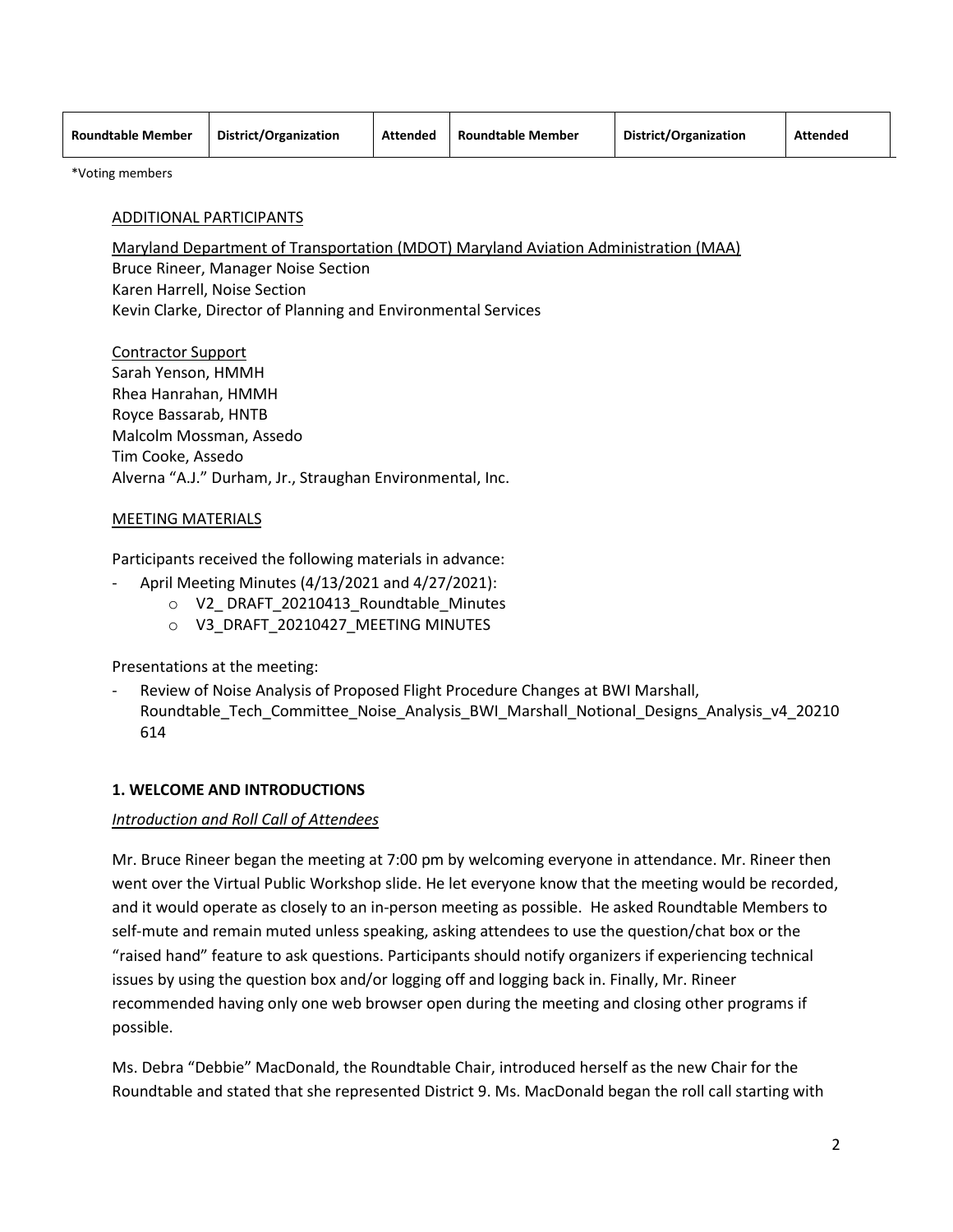the non-voting members and then voting members. Following roll call, Ms. MacDonald announced that a quorum of voting members was present.

### *Approve Agenda*

Mr. Jesse Chancellor brought a motion to amend to the agenda to add an item for Mr. Paul Shank to give an update on the status of the FAA PBN working group. Ms. MacDonald realized that the posted agenda was not the correct agenda. After the correct agenda was posted, Mr. Chancellor's motion was readdressed. Mr. Chancellor suggested adding the amendment to Item 3, Review of Noise Analysis of Proposed Flight Procedure Changes at BWI Marshall, unless it would be covered under any of the other agenda items. Ms. Mary Reese seconded Mr. Chancellor's amendment and suggested its addition to Item 5. Seconded by Mr. Paul Verchinski, but suggested to put it under Item 3. Ms. Reese stated she was fine with adding to Item 3. Ms. MacDonald asked for objections to the motion and received none. The motion passed. **MAA to update the Meeting Agenda before posting online**.

### *Approve April 13th and April 27th Meeting Minutes*

Ms. MacDonald asked if there were any additional updates to the meeting minutes of the April 13<sup>th</sup> and April 27<sup>th</sup> meetings. Ms. Higgs motioned to approve both April 13<sup>th</sup> and April 27<sup>th</sup> meeting minutes. Mr. Chancellor seconded. No objections were voiced. The April 13<sup>th</sup> and April 27<sup>th</sup> meeting minutes were approved.

## **2. CURRENT STATUS OF IN PERSON MEETINGS UPDATE**

Mr. Shank reported that MAA will be fully open and operational with reduced COVID-19 precautions after July 1, 2021. MAA would be allowed to host in-person Roundtable meetings at 991 Corporate Boulevard as of July. Mr. Shank stated that precautions would still be in place for non-vaccinated individuals, including wearing masks and social distancing, and that meetings would also be open to the public. Proper signage would be posted at the entrance and sign-in desk for the meetings. Mr. Shank explained that the change just came out that day from the executive office. Ms. MacDonald thanked Mr. Shank and stated she was happy to hear the news, then asked for comments or questions. Ms. Higgs asked if consideration had been given for hybrid meetings where members had the option of attending in person or virtually. Mr. Shank replied that he could not see a reason why the MAA would not be able to make that happen. He asked Mr. Rineer if it would be a problem to accommodate a hybrid model. Mr. Rineer replied that he has been discussing the possibility of hybrid meetings with Ms. Darline Terrell-Tyson. He stated that he needs to get back to the building and check the set-up for audio/visual inputs and layout. He believes they could run a GoToMeeting webinar/virtual meeting and an in-person meeting at the same time, with large screens that would allow those participating remotely to be seen. Mr. Rineer will get in touch with MAA IT folks if there are any issues. Ms. Higgs was happy to hear that it was a possibility. Ms. MacDonald thanked Mr. Rineer and Mr. Shank.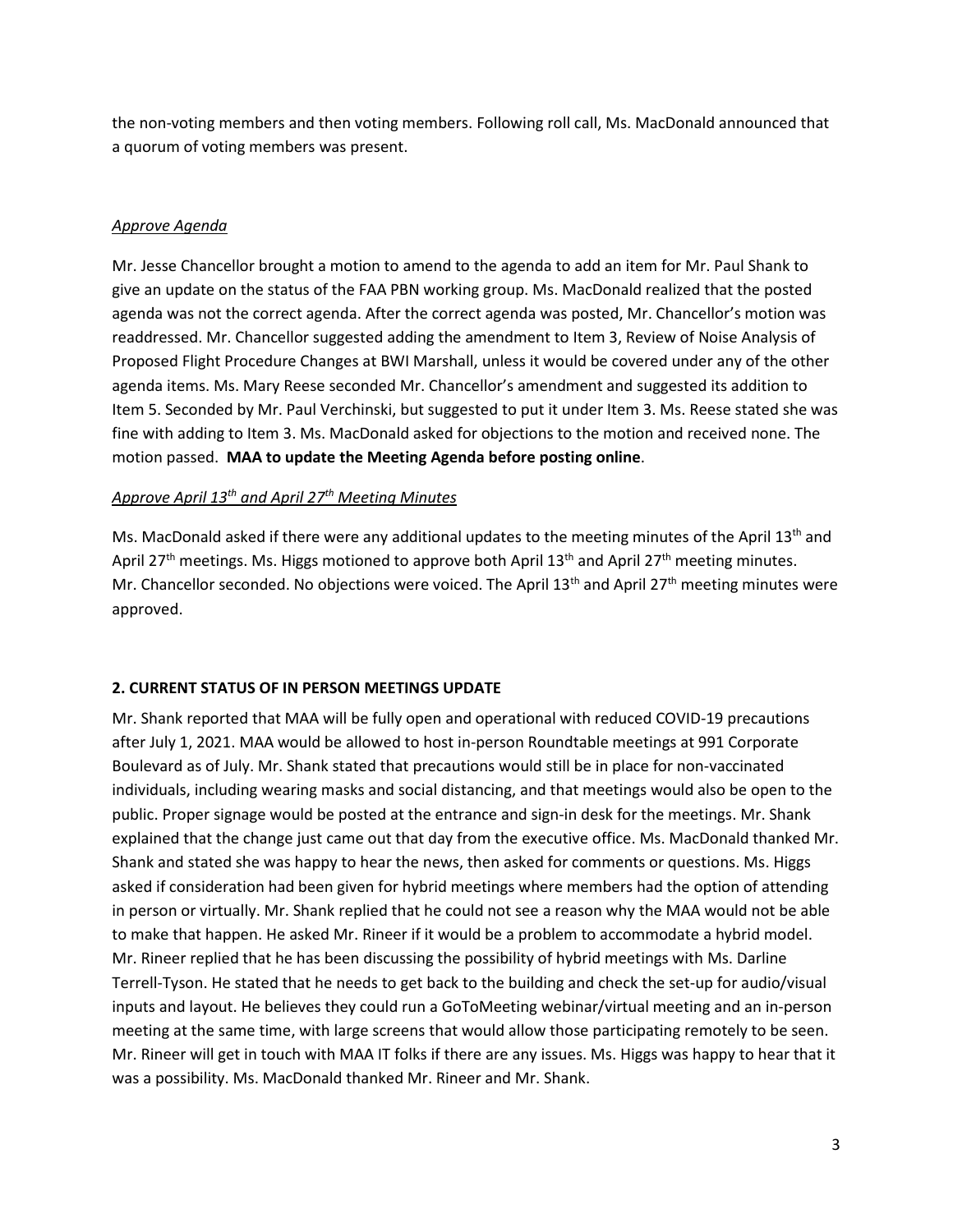### **3. REVIEW OF NOISE ANALYSIS OF PROPOSED FLIGHT PROCEDURE CHANGES AT BWI MARSHALL**

Ms. MacDonald moved on to the PowerPoint Presentation presented by Ms. Sarah Yenson. Ms. MacDonald stated that it would be a follow up to the presentation given at the April meeting which she found informative and helpful. Ms. MacDonald encouraged everyone who had not seen it to go to the Roundtable meeting web page on the MAA website and review the video of the meeting and presentation.

Ms. Yenson thanked Ms. MacDonald for the kind words and gave a brief introduction about the night's presentation. She explained that she was going to go over the procedures that the FAA proposed procedures and the noise analysis that HMMH conducted in November 2019, which includes both the FAA's proposed procedures and the Roundtable's proposed procedures sent to the FAA in December 2019.

Ms. Yenson presented an abbreviated timeline starting with the FAA's implementation of the DC Metroplex at BWI Marshall Airport in March 2015 to April 2021:

- **March 2015:** FAA completed implementation of DC Metroplex at BWI Marshall, communities voiced concerns regarding flight path changes.
- **February 2016:** FAA further modifies departure procedure (TERPZ) for Runways 28 and Runway 15R.
- **March 2017:** DC Metroplex BWI Community Roundtable formed to address community concerns regarding flight path changes.
- **August 2017 – April 2018:** FAA convenes PBN Working Group to evaluate modifying BWI Marshall procedures. FAA presents proposed flight procedures (mainly departures) from PBN Working Group to Roundtable. Roundtable provided comments via letter to FAA.
- **December 2018 – January 2019:** MDOT MAA presents noise analysis of FAA proposed procedure changes from April 2018. Roundtable sends FAA a letter assessing proposed procedure changes.
- **February 2019 – September 2019:** Roundtable Technical Committee meets with MDOT MAA and industry to explore and finalize additional flight procedure changes (arrivals).
- **October 2019:** Roundtable Technical Committee presents "first look" at proposed flight procedure changes to full Roundtable.
- **December 2019:** Roundtable submits proposed flight procedure changes package to FAA.
- **October 2020:** Discussion with FAA, MDOT MAA, and Roundtable Technical Committee
- **April 2021:** Discussion with FAA and MDOT MAA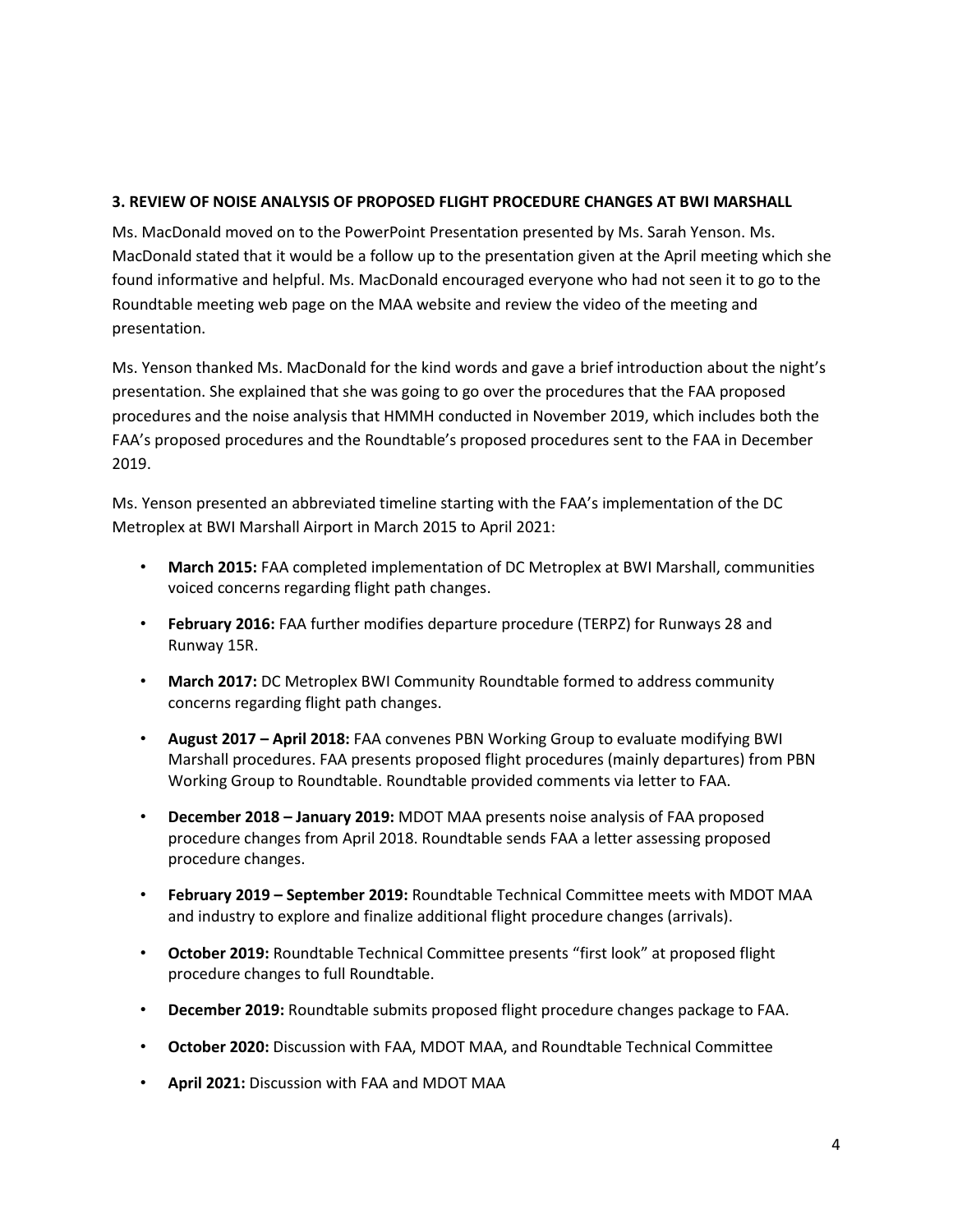Mr. Roth stated that FAA's original proposal contained departures, which the Roundtable found acceptable, and that the Technical Committee's work was on arrivals.

Ms. Yenson gave an overview of FAA proposed procedures presented on April 24, 2018, which included the following:

- Departure Changes:
	- Modification of Runway 15R and Runway 28 westbound departures to return aircraft flight paths closer to pre-Metroplex historical locations and better distribute departures
	- Adjustments to Runway 28 southbound departures to meet FAA design criteria
	- "Climb Via" capability added to all procedures
- Arrival changes:
	- Adjustment of downwind leg for Runway 28 for arrivals from the northeast and minor changes in high-altitude en-route airspace to address design criteria issues
	- Adjustment of the base leg for Runway 28 for arrivals from the southeast and minor changes in high-altitude en-route airspace to address design criteria issues

She explained that FAA's proposed procedures were in response to a letter from the Roundtable requesting reversion to pre-NextGen flight paths and raising altitudes for departures and arrivals to mitigate noise. Ms. Yenson explained that the Climb Via helped to raise altitudes of the procedures. For arrivals, Ms. Yenson described the rectangular pattern that aircraft often fly when arriving or departing from an airport. It includes a downwind leg, which is parallel to the runway, and base leg, which is perpendicular to the final leg of the arrival or departure path.

Ms. Yenson presented maps which depicted the flight tracks of jet aircraft from three data samples (2012, 2017, and 2017 proposed [simulated], which were modified to represent FAA's proposed procedures). She noted that areas of red showed a higher concentration of flight tracks while blue areas showed lower concentration of flight tracks. She gave a summary of the proposed departure changes:

- Proposed Departure Changes
	- Modification of TERPZ procedure (westbound departures) to return aircraft flight paths closer to pre-Metroplex historical locations
	- Creation of new LINSE procedure (westbound departures) to better distribute departures over pre-Metroplex historical locations
	- Adjustments to CONLE and FIXET procedures (southbound departures) to meet FAA design criteria
	- Shifting of low altitude overflights (T-Routes) to de-conflict from departures
	- "Climb Via" capability added to all procedures

Ms. Yenson highlighted on the 2012 departures mapping that 17% of operations flying west bypassed the TERPZ waypoint to WONCE which created some dispersion. However, in 2017, 100% of those flights flew to TERPZ increasing flight concentration. FAA's proposed procedures would try to create dispersion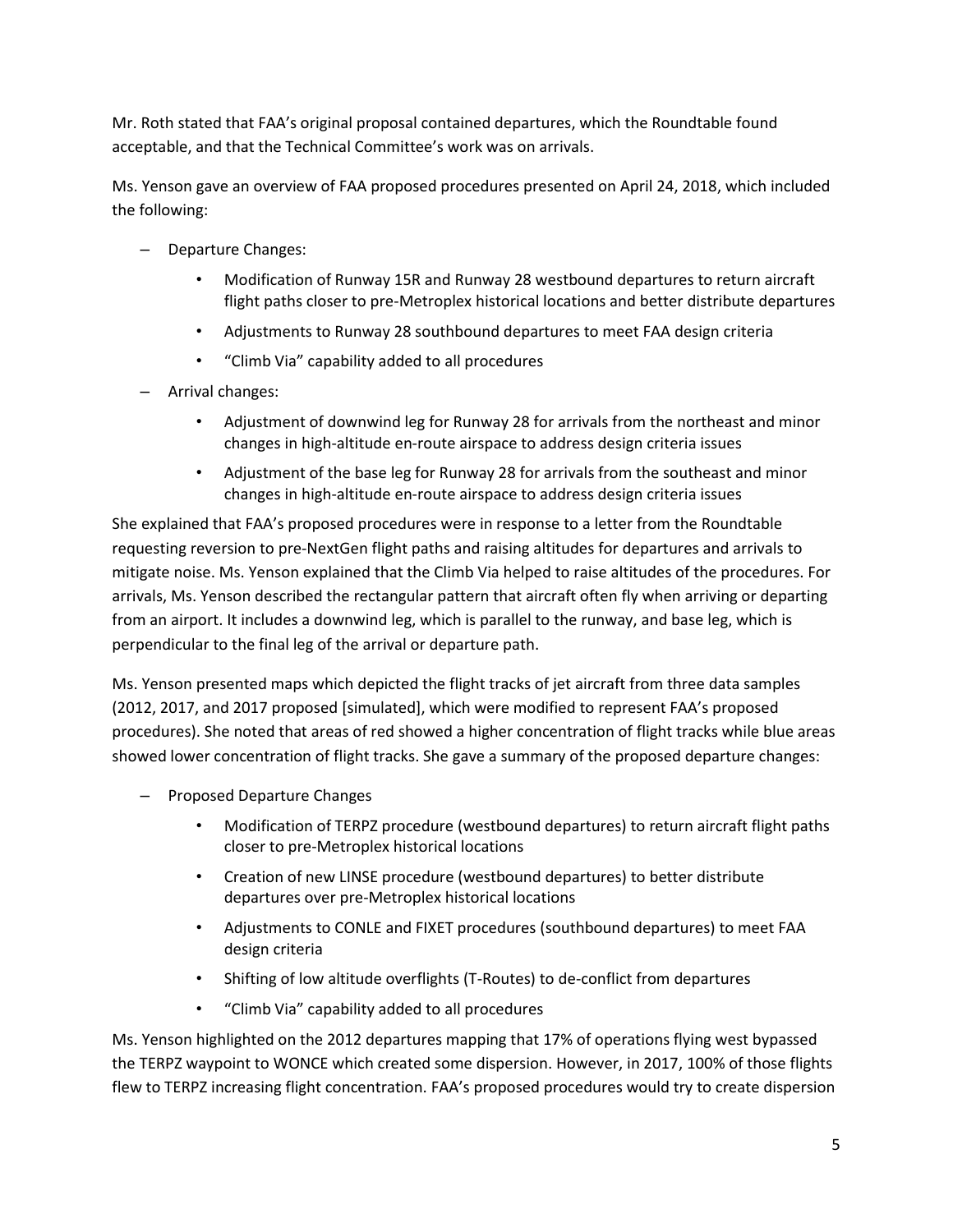by routing 25% of flights from TERPZ to LINSE and would allow FAA to codify dispersion. She noted that the 25-75% split on flights going to LINSE versus TERPZ is based on the aircraft's departure direction.

Ms. Yenson presented the flight track analysis summary from jet departures.

- Proposed FAA procedures for Runways 15R and 28 may:
	- Shift Runway 15R initial Jet departure turns southeast of 2012 and 2017 turn locations
	- Increase dispersion of Runway 15R initial Jet departure turns relative to 2017, but will not return dispersion to 2012 levels
	- Shift flight paths for both runways closer to 2012 historical locations to the west and south of Elkridge and Columbia
	- Shift Runway 28 CONLE departures over the Annapolis peninsula at altitudes of 8,000 9,000 feet MSL
- Minor changes to aircraft altitude profiles
- Proposed FAA procedures for other Runways may:
	- Marginally increase the concentration of Runway 33R Jet departures
- Arrival Changes
	- Modification of ANTHM and TRISH procedures (arrivals from west and north) to adjust downwind leg for Runway 28 and address design criteria issues
	- Modification of MIIDY procedure (arrivals from southeast) to adjust base leg for Runway 28 and address design criteria issues

Ms. Yenson displayed the 2012 pre-NextGen arrivals map with flight paths and the 2017 arrivals map with flight paths. She pointed out major changes such as a slight shift to arrival flight paths in southern Anne Arundel County. Mr. Evan Reese added that FAA's proposed changes to arrivals is that they did next to nothing. He stated that the changes were to arrivals procedures that are only used 10-14% of the time. Ms. Yenson agreed and stated that the changes were for design criteria reasons. Mr. Austin Holley stated that the FAA proposed changes were their internal procedural changes and were not in response to anything that the Roundtable had complained about or proposed.

Ms. Yenson moved on to the Noise Analysis of the FAA and Roundtable proposed changes:

- Developed noise modeling inputs from radar flight track data samples used in flight track analysis for 2012, 2018-2019, and 2018-2019 proposed (simulated) operations flying the April 2018 FAA and Technical Committee's proposed procedure changes
- Noise analysis includes **all operations** from each data sample
	- Arrivals and departures
	- All aircraft types (Jet, Piston/Turbine Propeller, and Helicopters)
- Adjusted operations to ensure arrival and departure operations are equal, and then scaled to match FAA recorded operations at BWI Marshall from FAA Air Traffic Activity Data System (ATADS) based on Tower Category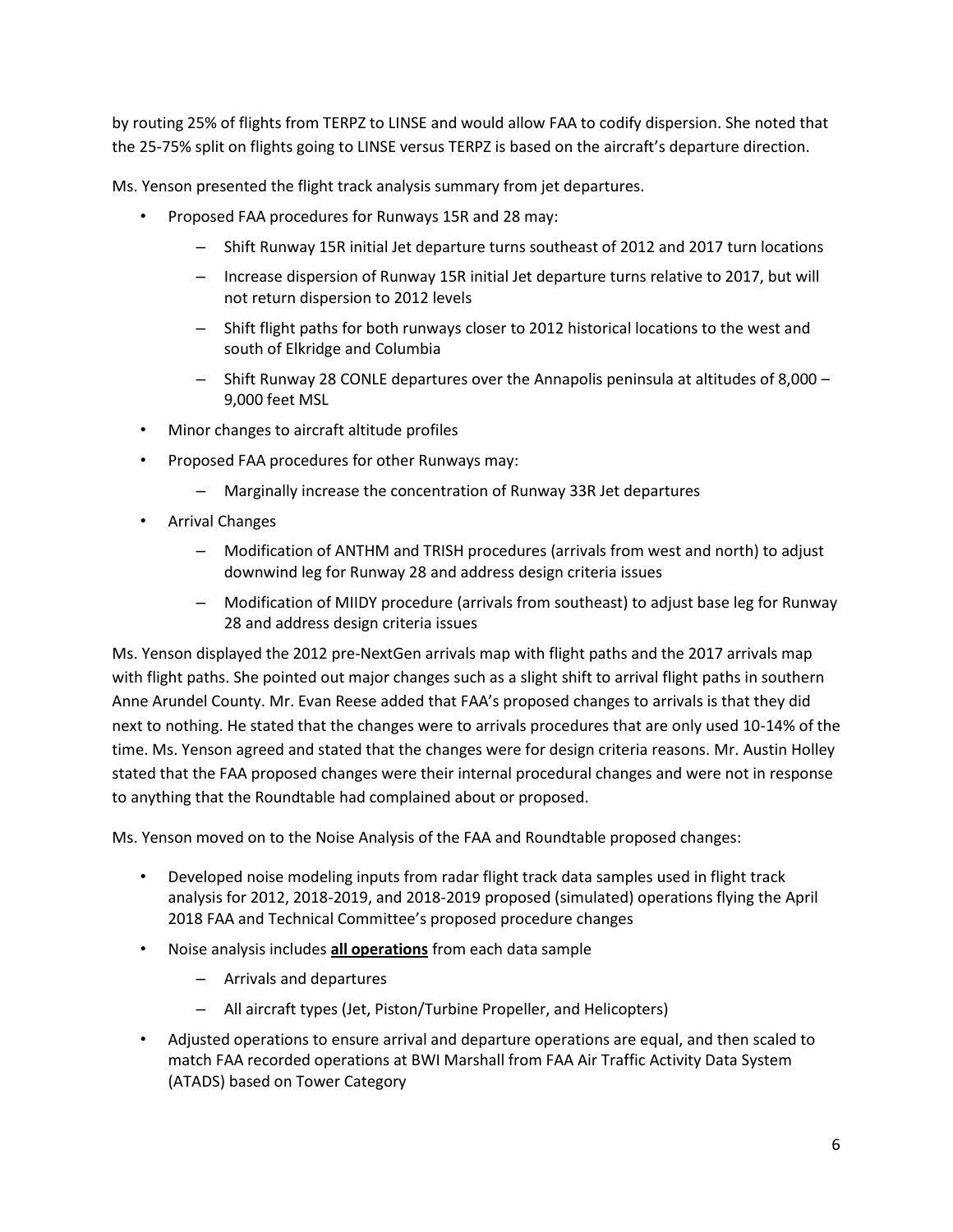- Modeled 2012 (123 days) operations: 89,719
- Modeled 2018-2019 (120 days) operations: 85,862
- 2018-2019 operations proposed (simulated) to fly April 2018 FAA and Roundtable proposed procedures utilized same inputs as baseline 2018-2019 data sample with the exception of changes to aircraft flight tracks.
- Fed inputs into Aviation Environmental Design Tool (AEDT) Version 2d SP2
- Generated noise results
	- Day-Night Average Sound Level (DNL)
	- Contours, uniform grid, and US Census Block centroids
	- Population counts from 2010 US Census and 2016 American Community Survey (ACS) 5- Year Estimates

Ms. Yenson noted that the previous slides with mapping only displayed flight tracks for jets, but that the noise analysis included all aircraft operations. She also explained that the noise analysis represents a conservative estimate and assumed that any aircraft eligible to use the flight paths would use the flight paths. Mr. Reese agreed with Ms. Yenson and explained that this assumes the least amount of dispersion, so any dispersion gained from vectoring by air traffic control, would be a bonus and would decrease the amount of noise.

Ms. Yenson displayed mapping containing the modeled DNL contours for the 2018-2019 Proposed (simulated) and the 2018-2019 actual aircraft operations. The contours ranged from 55 dB to +75 dB in 5 dB increments. She pointed out that the proposed (simulated) contours are shifted south in the Columbia area and shifted north in the Severn area. Overall, the proposed procedural changes could reduce the number and households impacted by noise over 55 dB as follows:

### 2010 US Decennial Census –

Population Difference: -19,620 Household Difference: -9,330

2016 American Census Survey 5-Year Estimates –

Population Difference: -20,927 Household Difference: -8,914

Ms. Yenson displayed mapping containing the modeled DNL Contours for the 2018-2019 Proposed (simulated) and the 2012 actual aircraft operations. Ms. Yenson noted that the shape and general location of the 2018-2019 Proposed contours were somewhat similar to the 2012 contours. Ms. Higgs asked if the areas near Plum Creek and Valentine Creek in Anne Arundel County were going to experience more noise under the proposed procedural changes. Ms. Yenson explained that in comparison to the 2012 Contours, the proposed procedural changes would extend further south in that area. Ms. Yenson went back to the slide that displayed the 2018-2019 Proposed (simulated) contours and the 2018-2019 actual contours and noted that the contours had not changed between the two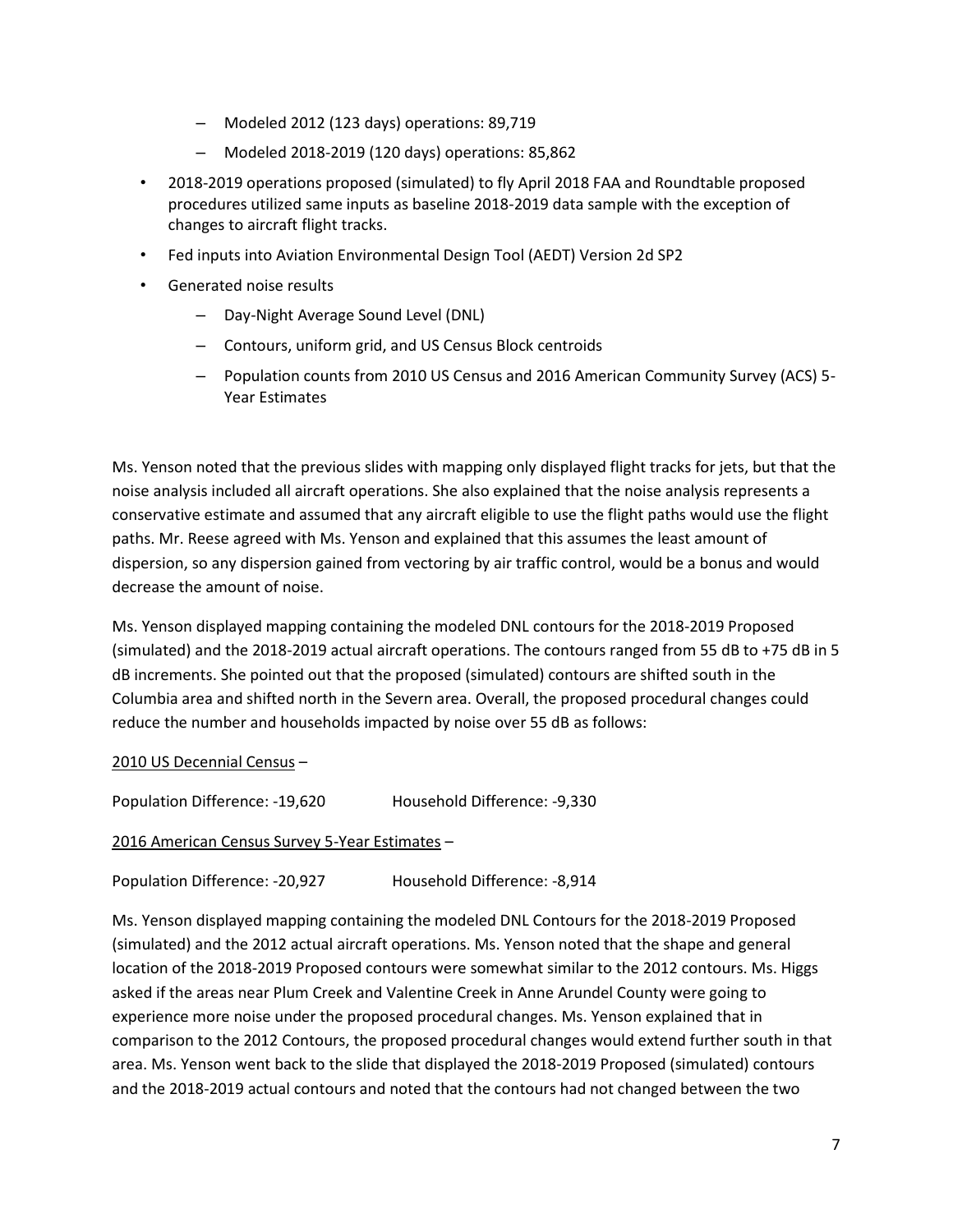scenarios. Mr. Reese added that while he and Mr. Adam Scholten, formerly of HMMH, were reviewing the data, one thing they could not account for is the engine power setting for descent in this area. He reiterated that the contours shown are worst-case scenario and that if implemented he imagined that there would be another 3–4-mile reduction of the contour (moving it closer to the airport) from the added benefit of lower power settings and higher altitudes.

Ms. Higgs stated that she would like to establish the proper communications so that she and others could communicate potential changes to noise impacts to members of their communities. Mr. Reese replied that nothing that the Technical Committee proposed would make it worse (increase impacts) in this area, but the FAA would have to implement the procedures and industry would have to fly them correctly. He explained that step one, getting the FAA to implement the proposed procedures, is the hardest part and that Southwest Airlines has committed to the proposed procedures, and he believed other airlines would follow them if implemented.

Mr. Ramond Robinson asked if the population and housing differences would be updated with the new 2020 US Census data which he believes will be available this upcoming October. Ms. Yenson replied that it was possible to do the updates and that she would have to discuss it with MAA. Mr. Robinson explained that he believes the 2020 US Census data would show an increase in households in this area. Mr. Reese agreed with Mr. Robinson's point and suggested that the Roundtable have a discussion on looking into the planning and zoning of the counties (Anne Arundel, Howard, Montgomery).

Mr. Shank announced that he has requested that HMMH put together a proposal to update the results using 2020 Census data when it becomes available. Mr. Robinson stated that the anticipated release date of October 2021 for the 2020 Census came from US Census generated emails which he periodically receives.

Mr. Dan Woomer stated that northern Anne Arundel County has had a lot of zoning changes, new businesses, and development since the last census, which means more ears effected by noise. Mr. Reese agrees but cautioned against making changes to the proposed procedures that the Technical Committee developed with the MAA and industry. He stated that the updated information should be used to inform the ongoing iterative process and the next round of proposed procedures. This is the process the Roundtable should be engaging in on a regular basis when we obtain better data and knowledge of how the airport operations are impacting communities. Mr. Woomer agreed and said that obtaining the information and sharing it with our communities is very important.

Mr. Holley asked if the contour expands to cover a larger area, would that represent dispersion of flight paths or is it just making it more painful for more people? Mr. Reese replied there could be a couple reasonable explanations for why that would happen. One reason could be increased dispersion, and another could be a reduction from 65 dB to 55 dB. Ms. Yenson replied that it could be dispersion or higher altitudes, which would be good things, or it could be due to increased aircraft operations. She noted that some analysis would be required to identify potential contributing factors. Mr. Woomer asked if a stepwise regression analysis would give some sense of how these factors resulting in the larger contour. For example, dispersion may account for 15% more traffic or something like that so at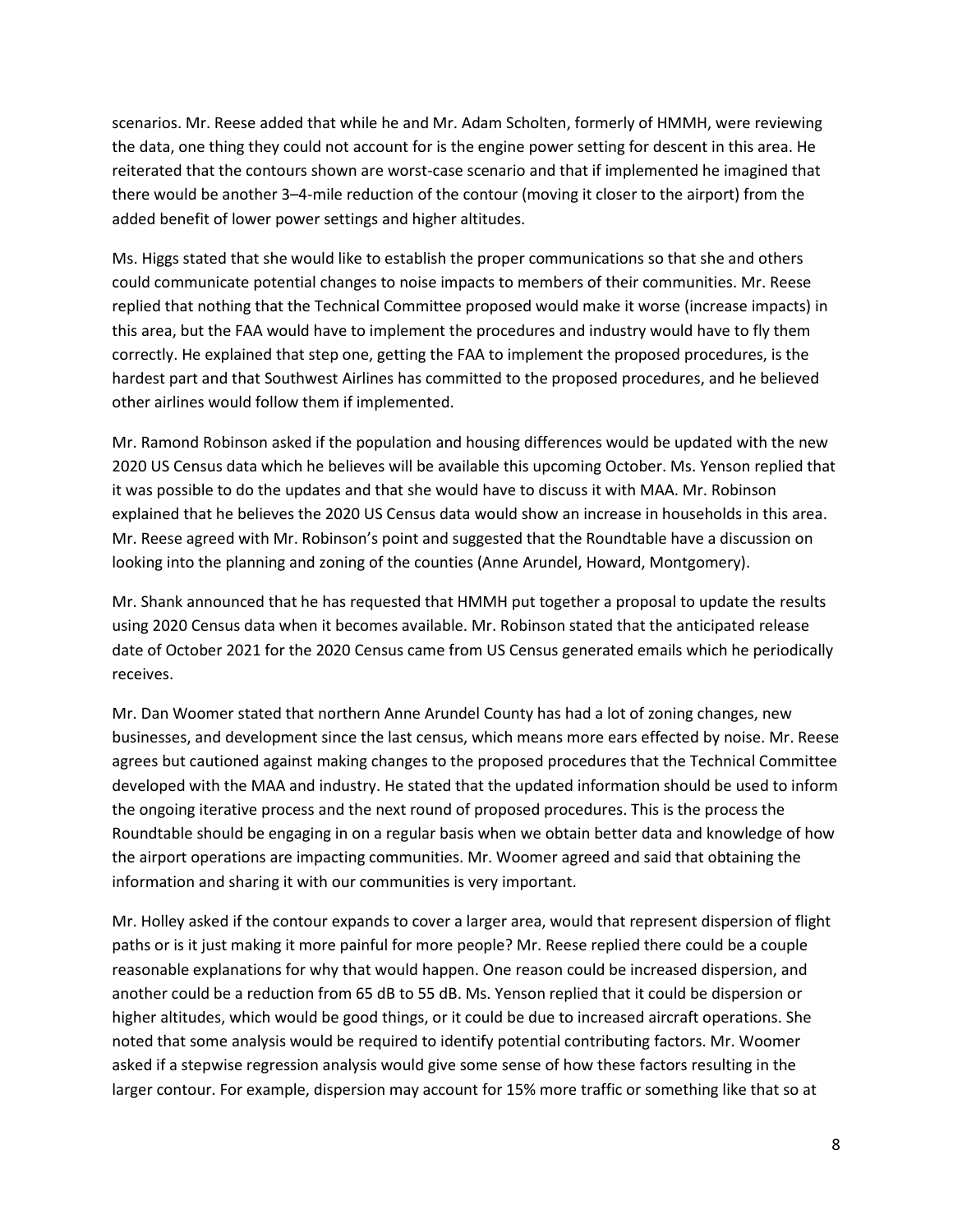least we would have a ballpark concept of how these factors are weighing in. Ms. Yenson was not aware if HMMH had performed such an analysis, but she knows they have a lot of smart people who enjoy those kinds of problems and thought it would be something they could do if it were proposed.

Mr. Shank recalled that in previous Technical Committee meetings, Mr. Chancellor had inquired about the value of doing baseline noise testing using monitors pre- and post-implementation of the proposed procedures. He agreed with Mr. Reese that the noise impacts would be reduced and would not be worse if the FAA implements the Roundtable proposed procedures. Mr. Shank was open to Mr. Chancellor's suggestion, but COVID operation levels would have made it somewhat inaccurate. He stated that throughout the PBN working group process, baseline testing should be done before implementation. He asked if Ms. Yenson agreed and she replied that it would be a good idea to discuss and determine the cost for a proposal.

Ms. Reese asked for clarification regarding noise contours: for any point that falls within a contour, may that point, or will that point be exposed to a 55 dB? She also asked if Ms. Yenson could confirm that the contours were a yearly average of noise. Ms. Yenson confirmed that the contour levels are based on 24 hour, yearlong noise average that includes penalties for flights during the nighttime, and that an area within a contour would be subject to that noise level on average. Ms. Reese asked if the area may be exposed or will be exposed to that noise level. Ms. Yenson explained that for the modeled levels the areas may be exposed. For contours that were developed from existing data, it would be was exposed. Ms. Reese asked if the contours from existing data were modeled and not based on noise monitor readings or verified by noise monitor readings. Ms. Yenson confirmed that the models are not based on noise monitor data but are based on data received from radar. Mr. Reese explained that the contours are done using the Monte Carlo simulation and that any given point within a contour may or may not experience that contours noise level. He continued that the noise contours are the furthest points away from the airport that may or historically have experienced the noise level and a regression line drawn to create an area with continuity to the airport. Therefore, there may be areas that do not experience noise levels as high as the contour level that they are within. Ms. Reese asked that MAA confirm the explanation for the record. Ms. Yenson responded that she is not a modeler but that she would take an action to confirm with a modeler at HMMH and circle back with a response.

Ms. Higgs stated that her constituents want to know why planes coming from the west and northwest must head south past the airport and then go north over her area, back towards the airport to land. She said she knows that wind is a factor. She also noted that to the east of where the 2018-2019 contours are located it appears there is no noise, and she does not understand that. Ms. Yenson replied that wind does factor into how and where planes land. Additionally, how air traffic control sequences planes coming could be a factor. She explained that BWI has a large volume of aircraft coming in and air traffic control must give them enough space which could be up to three miles apart in certain weather conditions. Ms. Higgs responded that her question was not answered and that she would be amazed if planes are three miles apart because they appear to be 30 seconds apart. She asked if some of the planes not fly so far south and go further to the north and west of our community. Ms. Higgs stated that she did not need an answer that evening, but that it is a concern of her community.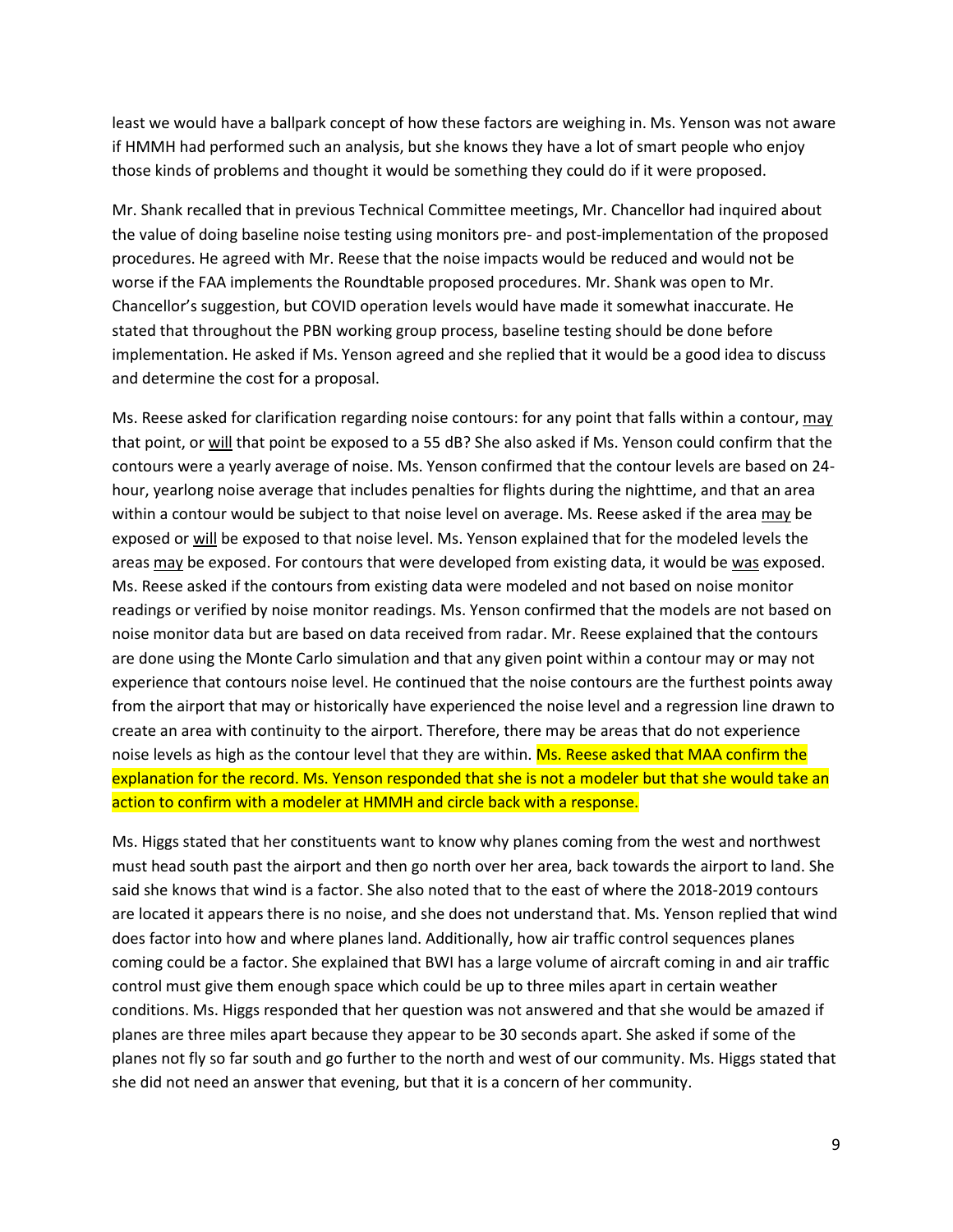Mr. Chancellor proposed that the Technical Committee and Mr. Shank and the MAA collaborate to design the baseline noise monitor area so that provides a meaningful baseline of where noise currently exists to compare to the modeling for existing conditions and following the implementation of the FAAapproved procedure changes. He believes it will probably be a larger area than where monitors are currently located and would require additional monitors and more budgets. He would like to discuss this with the Technical Committee and bring their findings to the Roundtable for discussion as a proposal. Mr. Roth agrees that there needs to be baseline data before implementation. Mr. Shank agreed with the proposal and stated that together they could figure out what would make sense. Mr. Shank stated that Mr. Chancellor's point—that additional monitors may be needed—was well taken. He asked Ms. Yenson to please be prepared to help MAA and the Technical Committee understand the ability of noise monitoring systems to correlate with noise modeling. Mr. Shank stated that MAA could place monitors before the procedures are implemented so that they could observe the changes before and after implementation. He suggested that Ms. Yenson, Mr. Rineer, and Mr. Royce Bassarab would assist in the plan. Mr. Reese agreed with getting baseline data and explained that the Roundtable might as well validate the FAA models because they are not doing it. Ms. Higgs stated that a baseline study is what everyone had been asking for and thanked Mr. Chancellor for bringing it up. She appreciates that Mr. Shank and MAA are willing to consider it. Mr. Woomer and Ms. Higgs once again stated they would willingly support a noise monitor on their property or in their community.

Ms. Yenson continued her presentation by displaying mapping with Modeled DNL Grid Points of the 2018-2019 Proposed (simulated) compared to 2018-2019. The mapping identified areas that would be exposed to more noise (pink – red) and areas that would see a decrease in noise (light blue – dark blue) under the proposed procedures. She noted that the areas indicated on the map correspond to the contours of the proposed procedures shown previously in the presentation. Mr. Reese added that the shift and changes in noise exposure follow the Roundtable mandate for reversion and puts the noise back to where it was, pre-NextGen, as best as they could. Mr. Roth confirmed Mr. Reese's statement and suggested a map overlaying the grid point mapping over land use. He believes that the areas that would experience increased noise exposure are non-residential land use areas. Mr. Shank asked that developing the map be added as an action item. Mr. Holley stated that the same is true for locations in Anne Arundel County and pointed out that an area that would be exposed to increased noise is over Interstate 97 and a rural area. Ms. Higgs thinks the mapping would be a great communications vehicle.

Ms. Yenson summarized the noise analysis for the implementation both of the FAA proposed procedures and the Roundtable proposed procedures:

- None of the observed noise increases or decreases meet the FAA criteria for reportable changes defined under FAA Order 1050.1F, "Environmental Impacts: Policies and Procedures"
	- $-$  (+/-) 1.5 dB change within 65 dB DNL
	- $-$  (+/-) 3 dB change within 60 dB DNL
	- $-$  (+/-) 5 dB change within 45 dB DNL
- Proposed FAA departure procedures may: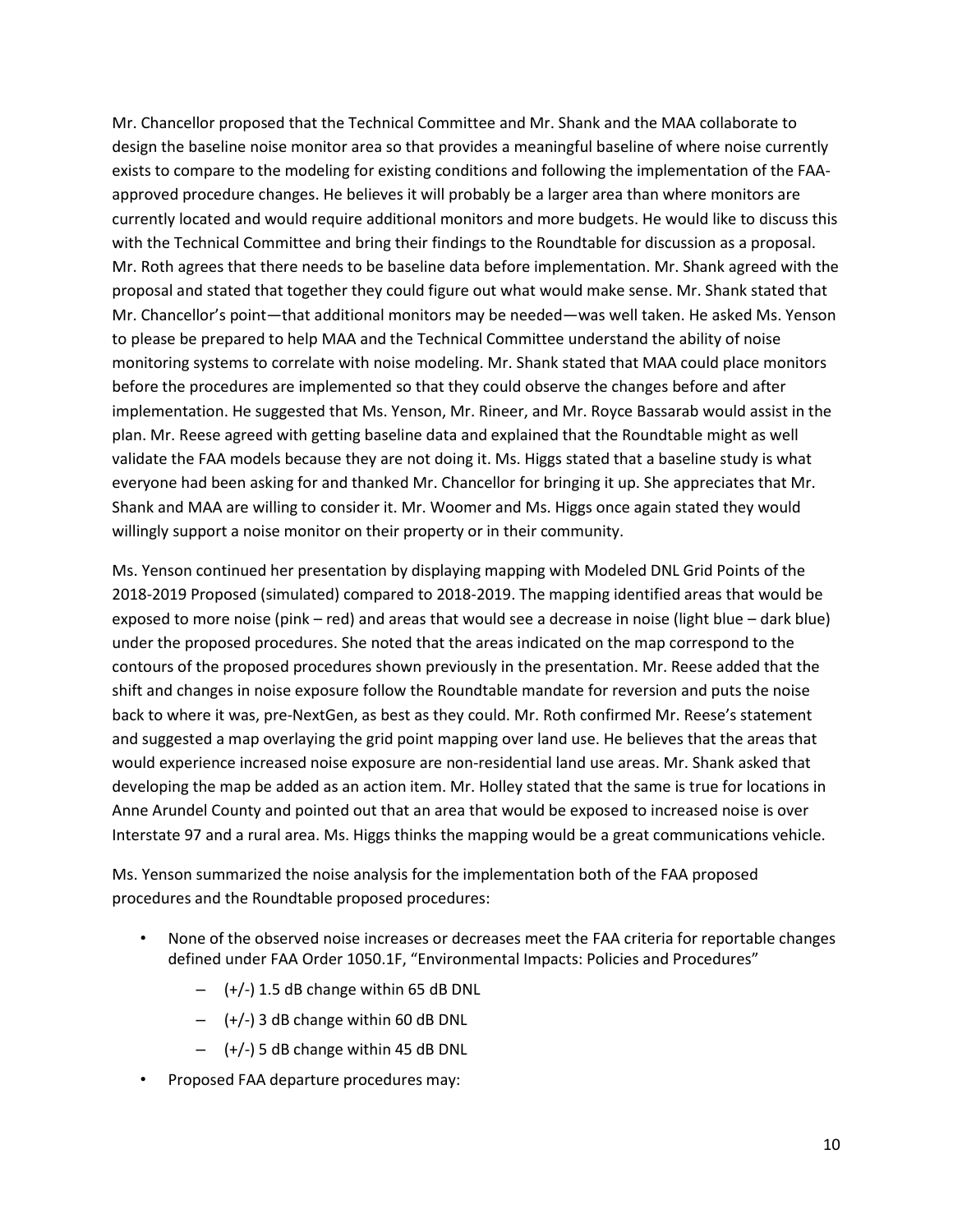- Slightly decrease noise over and north of Columbia, and increase noise south of Columbia over Guilford due to shifting south of Runway 15R and 28 westbound departures
- Slightly decrease noise over northern areas of Severn and Elmhurst, and increase noise in the southern areas of Severn approaching Odenton due to shifting south of the westbound Runway 15R departure turn
- Slightly increase noise over the Annapolis peninsula associated with southbound Runway 28 departure changes. However, this increase may not be realized if the FAA considers the Roundtables request not to move forward with these changes
- Proposed Roundtable Technical Committee arrival and approach procedures may:
	- Slightly decrease noise west of Columbia and over Elkridge due to shifting to the east of some Runway 10 arrivals and continuous descents for Runway 15R arrivals
	- Slightly decrease noise along a corridor from south to north from the South River to the Severn River west of Annapolis due to continuous descents for Runway 33L arrivals
	- Slightly increase noise along a corridor from south to north from Crownsville to Millersville along Interstate 97 due to the creation of an RNP approach for Runway 33L arrivals from the RAVNN to WP 21 navigational points

Mr. Woomer thanked Ms. Yenson and complemented her for the presentation. Ms. MacDonald thanked Ms. Yenson and asked Mr. Shank to discuss the status of the PBN Working Group. Mr. Shank stated that the first meetings were focused on educating new members of the FAA Working Group so that everyone understood what procedures the FAA proposed and what procedures the Roundtable proposed. Mr. Shank thought it was important that the FAA included their Environmental representatives at these multiday meetings. He talked with Mr. Bill Wise, who is co-leading the process, and industry, about the process thus far. The groups (MAA, HMMH, Industry, and FAA) agree that they are optimistic that they can reach a consensus and are committed to working through this. He explained that FAA did not say no or draw lines in the sand regarding the proposed procedures. Mr. Shank stated that it would be a multimeeting process and that next week work will begin on the technical issues. He stated that he would try to give an update at subsequent Roundtable meetings on information that he is permitted to share. He reminded the Roundtable that the group (MAA/HMMH/Industry) are guests at the meetings, and they must respect the PBN process, so he will share information as he is able so that he does not compromise the FAA's work process.

Mr. Shank found it important that the FAA knows that they will have to provide a presentation to the Roundtable regarding the proposed procedure changes prior to the environmental process and implementation. He stated that FAA knows that the Roundtable wants the process done quickly but they also want to have buy-in from the Roundtable. He reiterated that he did not hear anything fatal in the meeting. Mr. Shank explained that the big issue and challenge to implementing procedural changes is making sure procedures meet FAA design criteria. He stated that the MAA's commitment to the Roundtable would be to review and check the FAA findings and proposed procedure changes and that industry would also review, check, and simulate the FAA proposed procedure changes.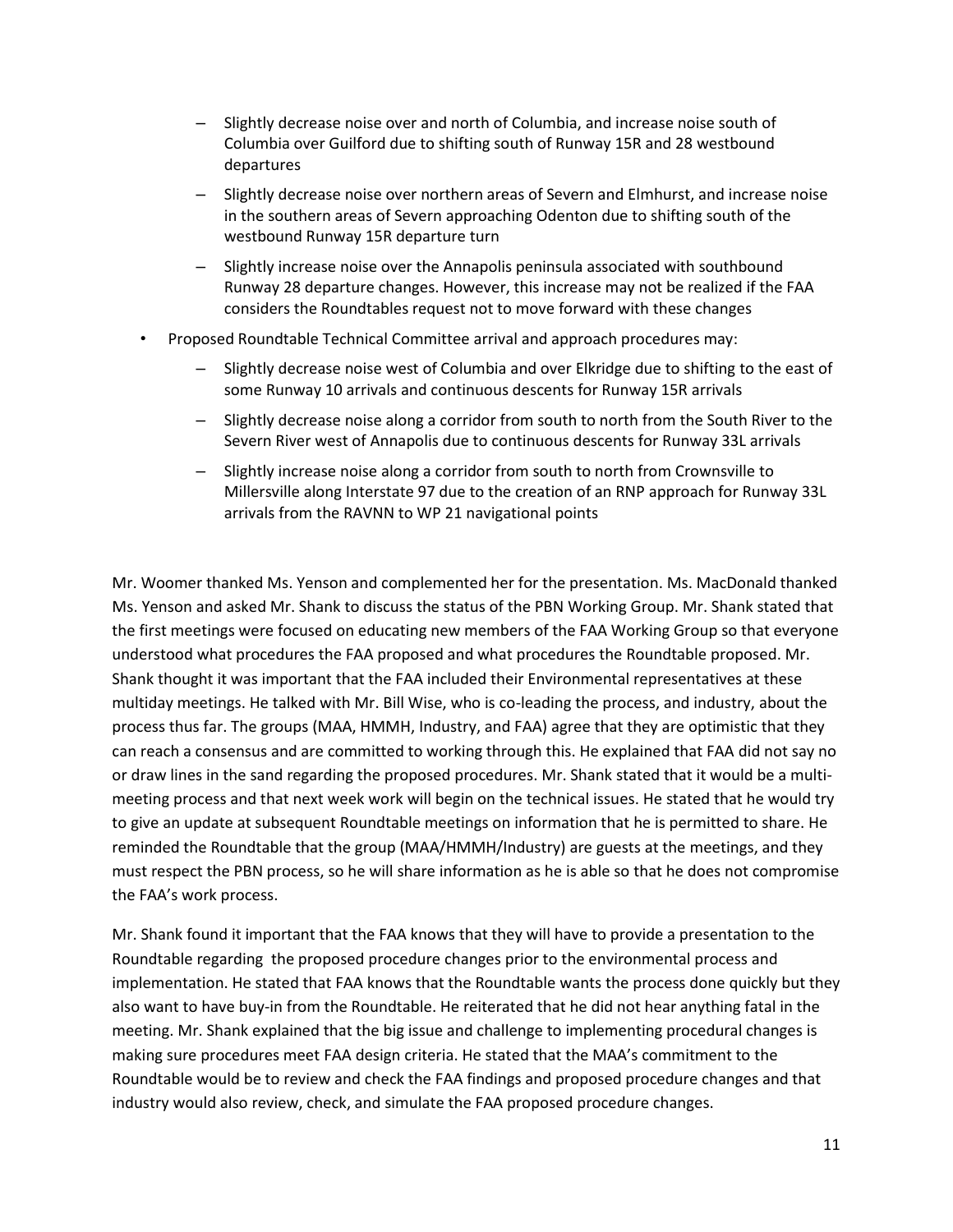Ms. Reese is concerned about one of the changes that the FAA proposed that the Roundtable asked them not to make involving the RAVNN waypoint over the Annapolis Peninsula. She does not want it to get lost in the weeds and believes that if the FAA agrees to the Roundtable's other proposed procedural changes but moves forward on the changes to RAVNN, it would undo the good changes for the Annapolis Peninsula and result in a net zero gain. Mr. Shank stated that MAA, along with industry and HMMH, will evaluate what they think can be done and not just accept what FAA says. He said they he would commit to pushing back on a technical level in a coordinated, united effort. He stated that if FAA provides provable, factual, and defensible reasons why they cannot implement a change, and we (MAA, Technical Committee, HMMH) agree with them, we will report back to the Roundtable. Mr. Reese confirmed that the waypoint was the RAVNN arrival and stated that the procedure moved a waypoint that was out in the bay to over one of the most densely populated areas in Anne Arundel County.

Mr. Shank reiterated that they would push back against FAA on issues that they feel they have the facts to support and that he was willing to elevate issues and involve higher-ups if needed. Ms. Yenson agreed that the FAA was positive during the PBN Working Group but that in some areas, particularly down near RAVNN, there are potential airspace conflicts due to Dulles and National Airports. She explained that once she and Mr. Shank expressed the desires around redesigning RAVNN, the FAA was willing to collaborate and had some ideas of how they could adapt their procedures with the goals of the Roundtable. Mr. Shank noted that Mr. Gary McMullin, the technical representative from Southwest Airlines, also thought that the FAA was positive and open minded about making changes at RAVNN.

Ms. Higgs asked if there was a target date for when the FAA would present to the Roundtable. Mr. Shank replied that a date had not been set. Mr. Shank believes that he, along with HMMH and industry reps, will review the presentation before it is presented first to the Technical Committee and then to the Roundtable. He explained that the Technical Committee would see it first because they have the competency and understanding of the airspace and that the proposed procedures is the Technical Committee's "baby." He reiterated that he liked that FAA seemed open to working together. Ms. Higgs encouraged Mr. Shank to bring up that it would be nice to have a target date to work towards. Mr. Shank replied that it was a fair request and that he would ask. He stated that the PBN Working Group was in the process of developing their schedule. He shared that Mr. Wise called him back earlier in the day as soon as he got back from vacation to discuss what could be communicated to the Roundtable. Mr. Shank feel like it was a great sign of partnering.

Mr. Reese stated that he wanted to make clear, in response to Mr. Shank declaring the proposed procedures were the Technical Committee's baby, that the Technical Committee has only ever set out basic assumptions and priorities and have evaluated what HMMH, on behalf of the MAA, has developed. The Technical Committee has not designed anything, but they have evaluated and given criteria for HMMH to design around. Mr. Shank explained that he was also referring to MAA, HMMH, and industry when he stated Technical Committee.

Mr. Chancellor thanked Mr. Shank and Ms. Yenson for attending the PBN Working Group meetings and representing the goals of the Roundtable. He wants the Roundtable to know that their attendance is not insignificant and that it is important to have a clarifying voice at the table representing what we want.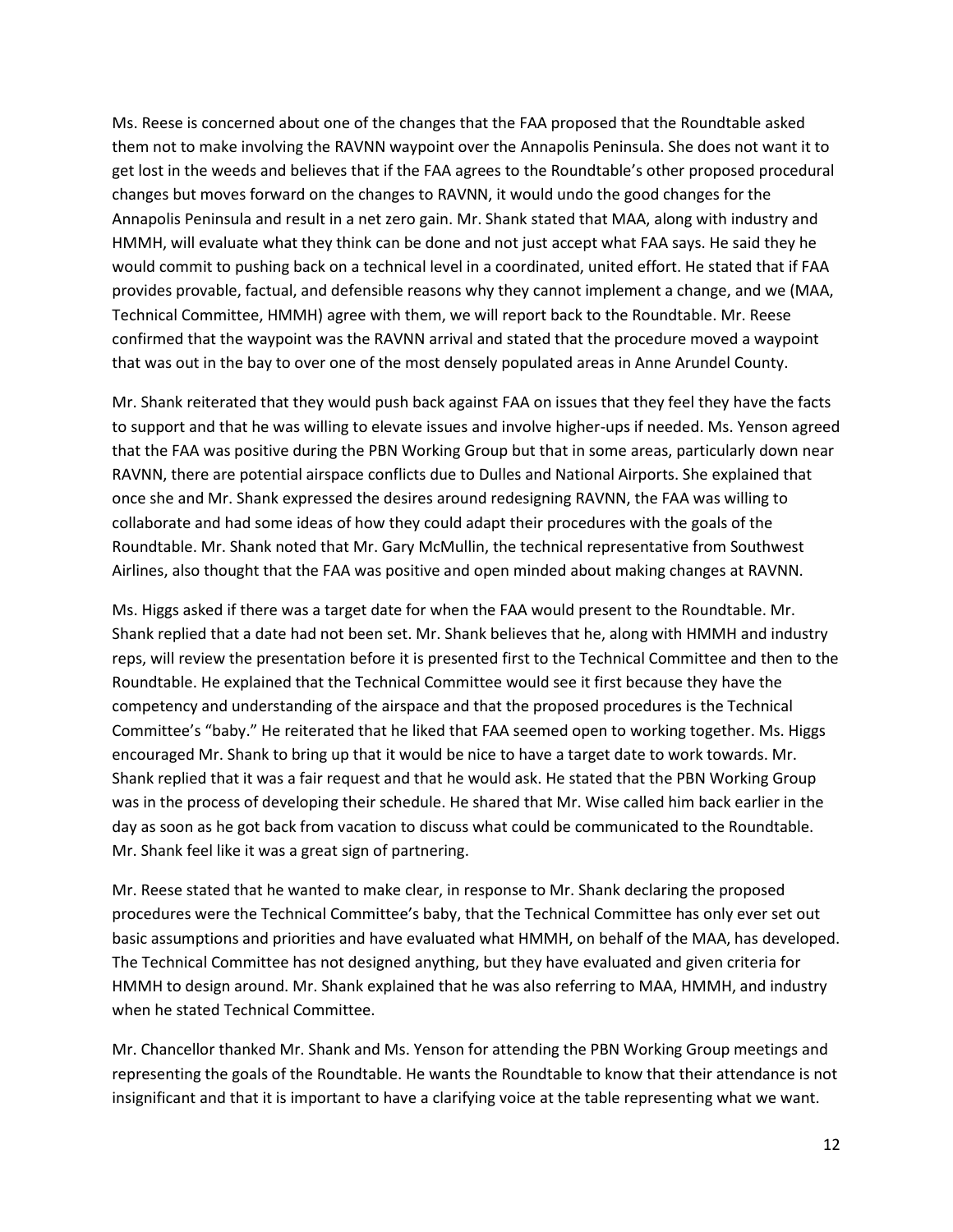Mr. Chancellor explained that Mr. Roth was the Chair of the Roundtable during a call with Mr. Wise and his staff, at which the FAA very tentatively said we expected to begin PBN Working Group meetings at the end of February 2021. The FAA hoped to publish the procedures in the summer of 2022. Mr. Chancellor asked Mr. Shank if the PBN Working Group meeting he recently attended in April 2021 was the meeting that was supposed to take place in February of 2021. Mr. Shank replied yes and that he would make an action item to ask for an updated timeline and he hopes to report back on that in July. Ms. Yenson confirmed that there was not any discussion on a long-term schedule, and that the PBN Working Group did not expect to start working in earnest until late June. Ms. MacDonald thanked Mr. Shank and Ms. Yenson for the presentation and briefing and thanked those who asked questions.

## **4. ROUNDTABLE COMMITTEES INTRODUCTION AND REPORTS**

Ms. MacDonald asked each committee to give a brief reporting of their activities. She stated that as Chair, one of her objectives is to help strengthen and support the committees. Ms. MacDonald and the committee members have been digging into the committee charters and looking at ways that the committees can collaborate.

• TECHNICAL COMMITTEE

Mr. Evan Reese, Mr. Jesse Chandler, Mr. Drew Roth, Mr. Austin Holley

Mr. Reese is the Chair of the Technical Committee. He reported that the Technical Committee would not be changing their Charter. He stated that upcoming tasks would include working on Mr. Chancellor's suggested noise modeling of current noise as a baseline for comparison to noise levels when and if changes are implemented by the FAA. Mr. Reese stated that the Technical Committee would meet prior to the next Roundtable meeting.

## • COMMUNICATIONS COMMITTEE

Ms. Nancy Higgs, Mr. George Lowe, Ms. Kim Pruim, Ms. Mandy Remmell, and Mr. Ramond Robinson

Ms. Higgs is the Chair of the Communications Committee, and Mr. George Lowe serves as co-Chair. Members include Ms. Kim Pruim from the Howard County Executive's Office, Ms. Mandy Remmell from the Baltimore County Executive's Office, and Mr. Ramond Robinson from the Anne Arundel County Executive's Office. The Communications Committee met about a week ago to review updates to the Communications Committee Charter's purpose drafted by Mr. Lowe. Ms. Higgs stated that the meeting was productive and additional changes were made. The committee asked for one last draft. Final comments to the Communications Committee Charter are due on Monday, June 21 $^{st}$ , and the Communication Committee will meet on Thursday, June 24<sup>th</sup> to finalize the Charter. Ms. Higgs has drafted a plan for the Communications Committee that includes the following tasks:

- More exposure to the FlightTracker and flight complaint process: Want to work with Anne Arundel, Baltimore, and Howard Counties to get a link on their county websites leading to the FlightTracker app and information on the flight complaint process.
- Simplify how to report on a flight and possibly reduce the redundancy of inputting information for multiple complaints.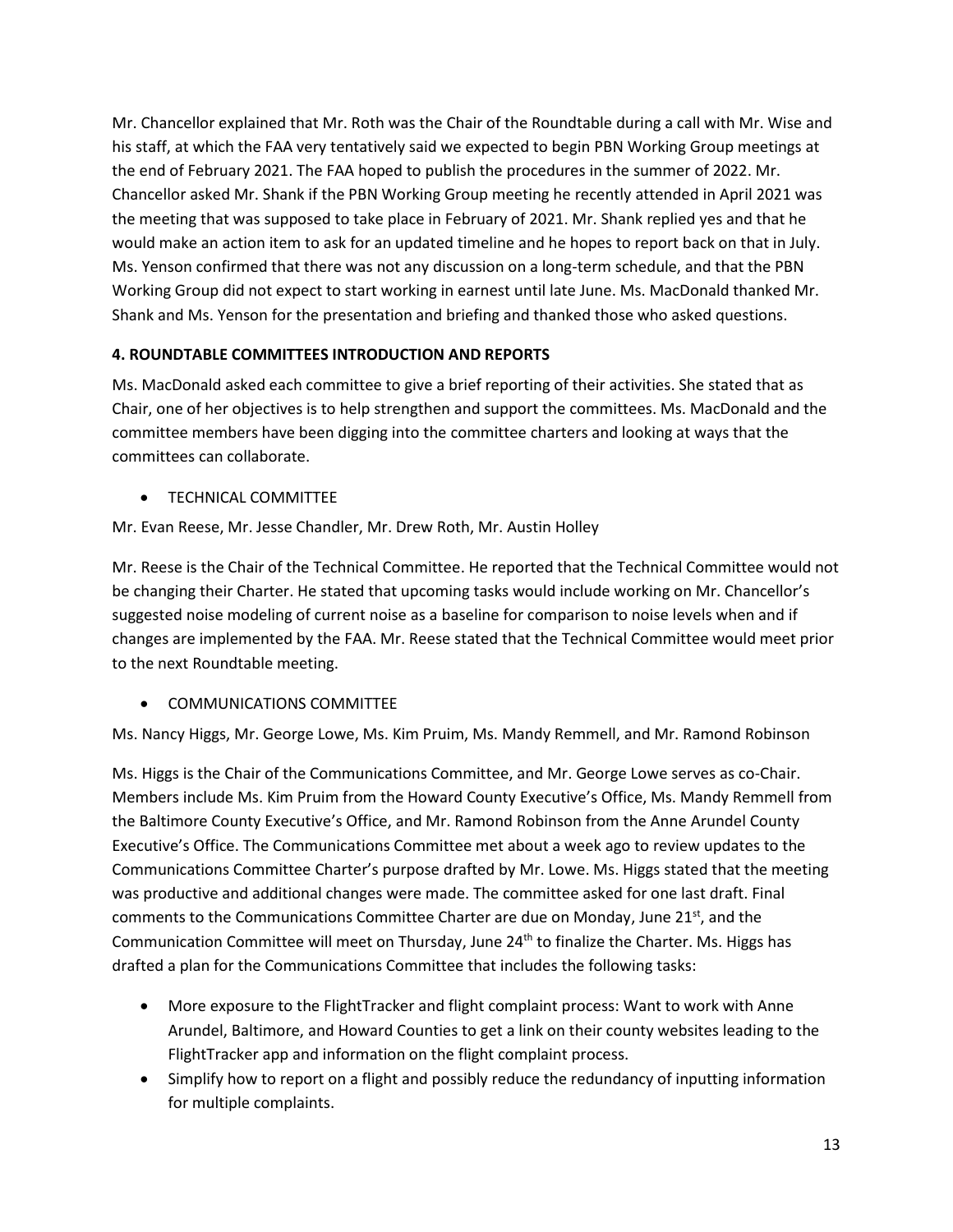- Work with the Technical Committee on what information to share with the public and when to share it.
- Work with the Legislative Committee to develop messaging that tells the public how to and which local, state, and federal congressmen and women to contact. Messaging would also highlight which bills or legislation to support.

Ms. Higgs mentioned that this current meeting presented some possibilities to use monitoring data to see the reality of what is happening. She closed by saying that by next meeting the Communications Committee would have an updated Charter and a plan to share with the Roundtable.

Ms. MacDonald asked if she could be invited to future Communications Committee meetings and Ms. Higgs replied that she would invite her going forward.

• LEGISLATIVE COMMITTEE

Ms. Mary Reese, Ms. Debra Jung, Mr. Howard Johnson, Mr. Paul Verchinski

Ms. Jung, co-Chair of the Legislative Committee with Ms. Reese, started the Legislative Committee report by reminding the Roundtable members that she and Ms. Reese testified before the Maryland Senate Budget Committee on Transportation chaired by Senator McCray. Ms. Jung explained that they made some "asks" of the Budget Committee, one of which was to have MAA submit a report (Aircraft Noise Mitigation Report). Ms. Jung stated that she wanted to remind MAA that the request was adopted by the Budget Committee on Transportation. Ms. Jung read the adopted narrative aloud for those in attendance to hear.

Ms. Jung stated that the report is due on July 1, 2021, noting that the submittal date is in two weeks, and it would occur before the next Roundtable Meeting. Ms. Jung wants to ensure that MAA will submit the report to Senator McCray and the Budget Committee on Transportation and requested that MAA send the Roundtable a copy when it is submitted. Ms. Reese asked Mr. Shank if he could comment on Ms. Jung's inquiry. Mr. Shank requested that Ms. Jung forward the Budget Committee's adopted narrative and the requirements of the request to MAA and that he would get back to them. Ms. Jung asked if Senator McCray sent the request to MAA. Mr. Shank said he did not recall that request. Ms. Jung reminded Mr. Shank, who was in attendance during her testimony and the Budget Committee, of the request. Ms. Jung responded that she would send Mr. Shank the adopted narrative.

Ms. Reese stated that there have been suggestions for changes to the Legislative Committee's current Charter. Her goal is to keep the Charter less prescriptive so as not to hamstring the Legislative Committee. She explained that legislative sessions occur once a year and that the Legislative Committee does their best to testify and report on what is being done at these sessions.

Ms. Reese asked Mr. Chancellor for an update on the study by Dr. Zafari at the University of Maryland. Mr. Chancellor stated that Dr. Zafari has identified a research assistant to assist him in his study. Mr. Chancellor explained that the study included dates for presentation to the General Assembly and that so far, Dr. Zafari had no concerns on meeting those dates. Dr. Zafari also let Mr. Chancellor know that he has received cooperation from MAA when he has requested data. Mr. Chancellor explained that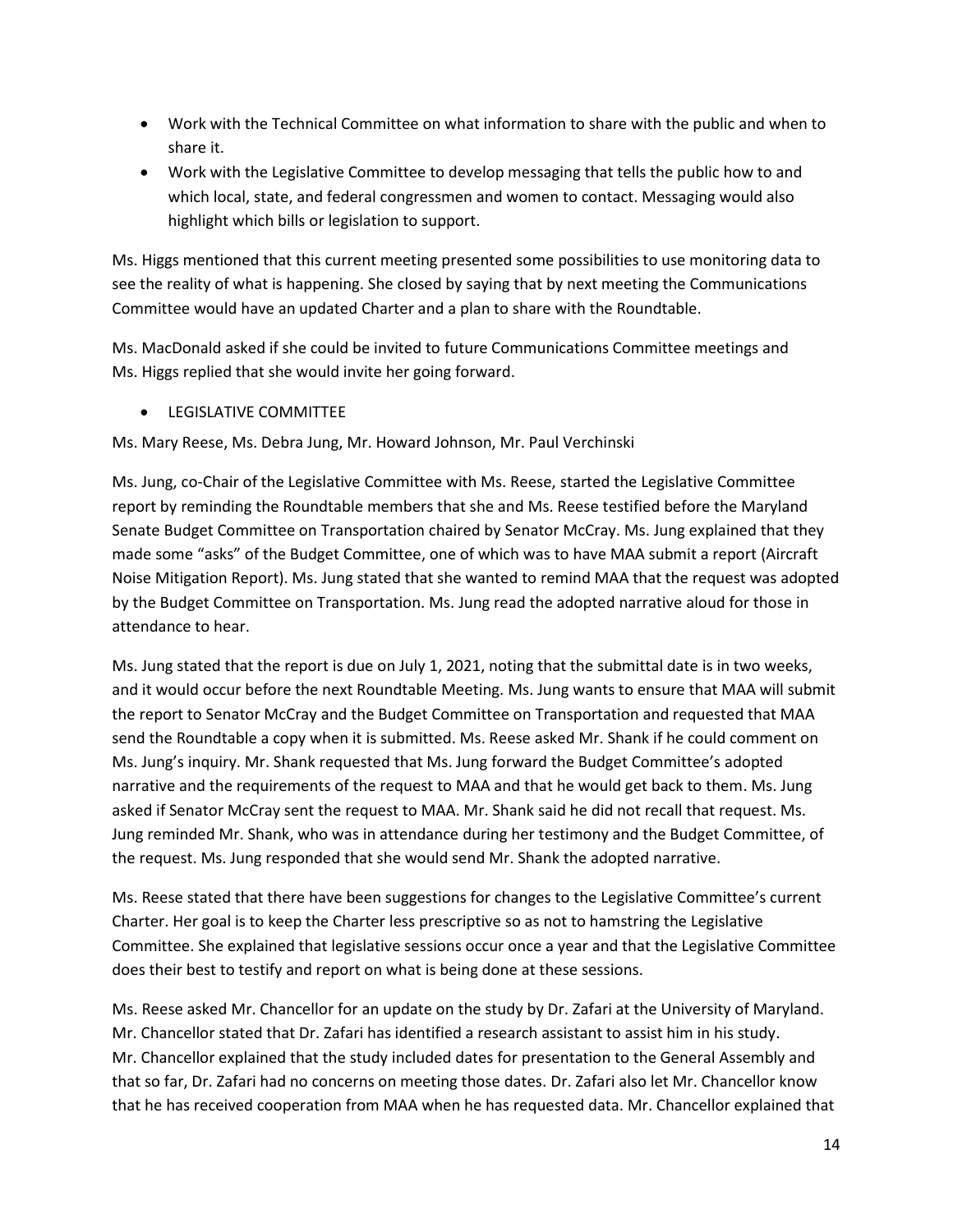Dr. Zafari is studying the health effects and burdens on the populations that are impacted by the noise generated by airports due to NextGen. Dr. Zafari produced a similar report when he was at Columbia University that studied the TNNIS departure route from LaGuardia Airport. The study showed a substantial impact on health in Queens, NY. He stated that FAA made changes to TENNS after the report, but allegedly the changes were not made as a result of the report. Mr. Chancellor is eager to see what Dr. Zafari and his team comes up with for impacts in MD but said the results could be very different than what was experienced in Queens.

Ms. Higgs added that several studies are being done in Seattle areas on the effects of noise on children's health. Ms. Higgs asked if there were any Federal issues or legislation coming up that the Roundtable needed to be aware of. Ms. Reese noted that the reauthorization of the FAA Bill is such an item. She stated that Senator Van Hollen is aware of what was going on at BWI Marshall, and Mr. Brent Girard from his office has been helpful and great to work with.

Ms. MacDonald thanked the committees for the reports and asked Mr. Rineer if there were any people with public comments. Mr. Rineer replied that he received one question earlier in the meeting but that no one was currently virtually raising their hand to speak. Ms. MacDonald stated she wanted to let those waiting to speak that the Public Commenting period was still coming up.

### **5. UPDATES AND SCHDULING FOR NEXT MEETING**

### Next Meeting Date

Ms. MacDonald asked if anyone had thoughts on a next meeting. July  $13<sup>th</sup>$  was suggested; Mr. Woomer commented that the  $13<sup>th</sup>$  would seem like the next date that makes sense. Ms. Higgs agreed. Ms. MacDonald asked Mr. Rineer if July 13<sup>th</sup> would work for MAA. Mr. Rineer responded to set that date, and he would work on the logistics in the next couple days and get back with Ms. MacDonald.

## **6. PUBLIC COMMENT**

Mr. Rineer announced that there were two public comments/questions. Mr. Rineer read a question from Nuno Felipe. He asked about the main reason why the 2012 contours are so much smaller than the proposed contours for 2018/2019. Ms. Yenson replied that the increase in the number of flights is the biggest reason for the different size of the contours. There have also been changes in the types of aircraft though in general, aircraft are trending to quieter flights, but there has been an increase in cargo flights. She stated that this is just an off-the-cuff assessment of why the contours differ.

Mr. Rineer next read a question from Ms. Tracy Tabor. She stated that she has only lived in east Columbia in Kendal Ridge for less than a year but has noticed a gradual shift in flight patterns over the last couple months. Ms. Tabor explained that her area usually has almost all departures all day long, but lately it has been departures in the morning and arrivals in the afternoon and early evening, and many are disturbing low. She asked if there was a reason for the decrease in departures and the increase in arrivals such as weather or time of year and if the various patterns were being addressed. Ms. Yenson replied she could not really respond without looking into the data, but it could be weather or associated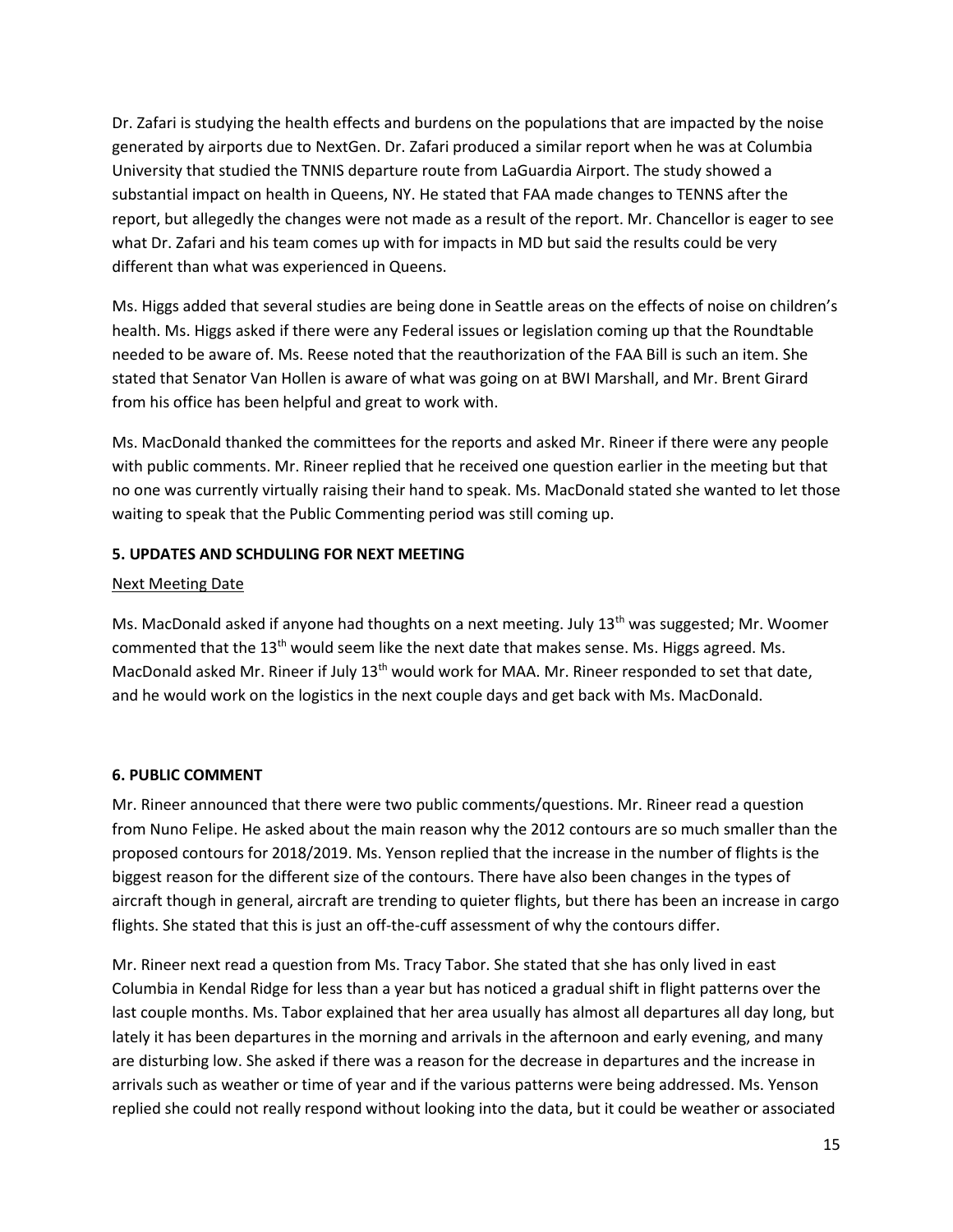with COVID and using more efficient runways. She explained that she was not familiar with the air traffic control patterns around BWI Marshall Airport but that as the process with the FAA PBN moves forward, they would review more recent flight data. Ms. Yenson will take a note of the changes that Ms. Tabor detailed and include them in the next analysis.

Ms. Higgs added that one thing to keep in mind were runway closures. Her community has recently experienced changes in flights due to Runway 15R/33L and Runway 28 closures. Mr. Holley agreed that the runway changes happen all the time and stated that there is a link on the MAA website about runway closures. Ms. Higgs suggested referring people with questions on flight pattern changes to the website link. Mr. Rineer added that MAA also sends out the eNews Express, a weekly newsletter that goes out every Friday. It lists details runway closures. He stated that the public could sign up on the website for eNews Express. Runway closings are also posted on the website and on WebTrak as well. Ms. Higgs added that the general constituency does not know about runways and may not understand what a runway closure would mean or what effect it would have on their area. She suggested working with MAA to better describe the effects of runway closures, e.g., describing an increase in arrivals over a certain period. Mr. Rineer stated that there is a lot of information posted on the website and that the public can always contact MAA with questions.

Mr. Jimmy Pleasant gave a public comment. He stated that the 2017 TERPZ flight paths displayed during Ms. Yenson's presentation showed the number of departures at 15,605 a year which only covers a quarter of departures. There are 61,000 departures over TERPZ, and the new FAA proposal would reduce it 44,000 departures, which is not much of a change. He believes his area will still get hammered by aircraft noise. Mr. Pleasant asked how NextGen got off paper and through Congress; he exclaimed that it is a disaster. He wondered why MAA and BWI did not go straight to the Governor and State's Attorney of Maryland to file a lawsuit to stop NextGen when FAA proposed it. He feels that MAA and BWI are partly to blame for NextGen. Mr. Pleasant stated that if someone knocked on your door and told you they were going to put 60,000 airplanes over your house, you would say "hell no!" Mr. Pleasant stated that EPA uses 55 DNL to be on the safe side for noise contours, but they cannot ensure 100% accuracy, so noise may be higher than what the contour shows. He stated that noise studies at his property in 2017 recorded levels at 58 DNL and stated that his neighborhood had levels at 52 DNL. Recently, noise levels for cicadas were higher than what has been recorded for aircraft noise but with his windows closed, he cannot hear the cicadas, but he can hear the flights. This leads Mr. Pleasant to question the accuracy of the noise measurements being taken.

Ms. Jung read two constituent emails that she received but did not provide the names of the constituents. The first email was from Annapolis in the Mill Creek area. The constituent stated that the increase in air traffic after COVID has been very noticeable, and flight paths are low and directly over their home. They explained that they understand that airports are vital to the economy but that they picked their home knowing where the flight patterns were at the time; they did not expect to encounter dramatic changes to the paths. They indicated that areas that must have aircraft over residential areas usually require a minimum altitude with steep declines or inclines for landing and take-off. The constituent hopes that alternative paths are considered to reduce the flights to a manageable level over historic, military, and tourist sites in Annapolis and that remaining flights incorporate higher altitudes or